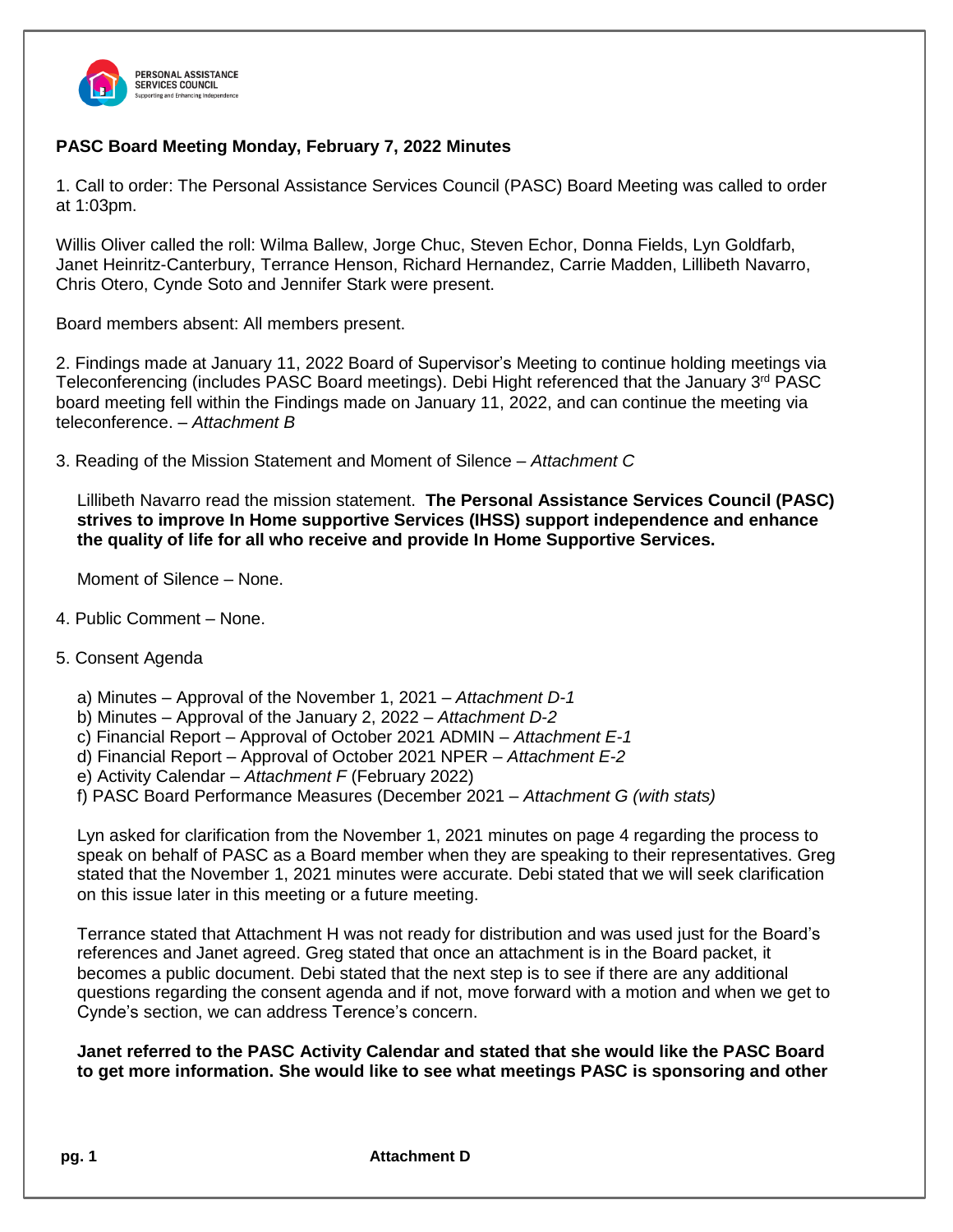## **agencies are sponsoring on the PASC Activity Calendar. She also stated that she would also like to set a small work group.**

Luis announced the PASC Board meeting rules process and procedure for a smoother flow.

Lillibeth asked if we have a list of committees and subcommittees. Debi stated that this could be brought up in Cynde's report.

Debi reiterated and explained the consent agenda and its purpose.

Motion to approve the consent agenda, moved by Jennifer, second by Steven, motion passes unanimously.

- 6. Board Chair's Report Cynde Soto
	- a) Board of Supervisor Meetings Outreach and Reports

Lillibeth commented on her BOS appointment, the confusion of qualifications to be a PASC Board member and she stated that it has been straighten out by the  $2<sup>nd</sup>$  district.

Jennifer commented on the BOS districts and redistricting and the new district she will be in and wanted to meet with Jorge. There was some confusion on what district Jennifer and Jorge were in but it was clarified and Jennifer withdrew her request to meet with Jorge.

b) DPSS Meetings - Outreach and Reports

Greg introduced Nicholas Ippolito from DPSS. He talked about the history with Mr. Ippolito has had with himself and PASC when he worked for the former LA County Board of Supervisor, Don Knabe. Greg also stated that Mr. Ippolito coordinated the meeting between the PASC Board members who were appointed by DPSS and the DPSS representatives.

Mr. Ippolito commented about the initial meeting and that it was productive. He also stated that DPSS is meeting regarding the media campaign internally to look at the process to enroll providers and see what can be streamlined that is within DPSS' powers and looking how they can to move forward.

Mr. Ippolito also talked about his position with DPSS and that he over sees IHSS' line operations department and he works with the programs department as well. He also stated that he looking forward work with PASC and the Board to help the IHSS constituents.

Carrie talked about the meeting her group had with DPSS and they spoke about the provider crisis and how DPSS can help. The group also had a second meeting with other DPSS employees regarding a media campaign and all of the options that were available. She also stated that she and Terrance met and talked about a web base campaign. She also explained and elaborated on the three different web base sites that they came up with and how it would work with PASC and its website. She also stated that we need to get a list of community-based organizations to work with and whoever is interested, let them know that PASC is having the campaign and create a banner for their web presence**. Carrie also asked the Board to reach out to their contacts and share the information about the social media campaign which will also be submitted to the DPSS media team.**

Carrie also stated that DPSS will create tool-kits to make things easier for consumers and providers. She also stated that they have an upcoming meeting in a few weeks and she is hoping to have the list of partners. She asked again for the Board to send her the list of contacts to her and she stated

**pg. 2 Attachment D**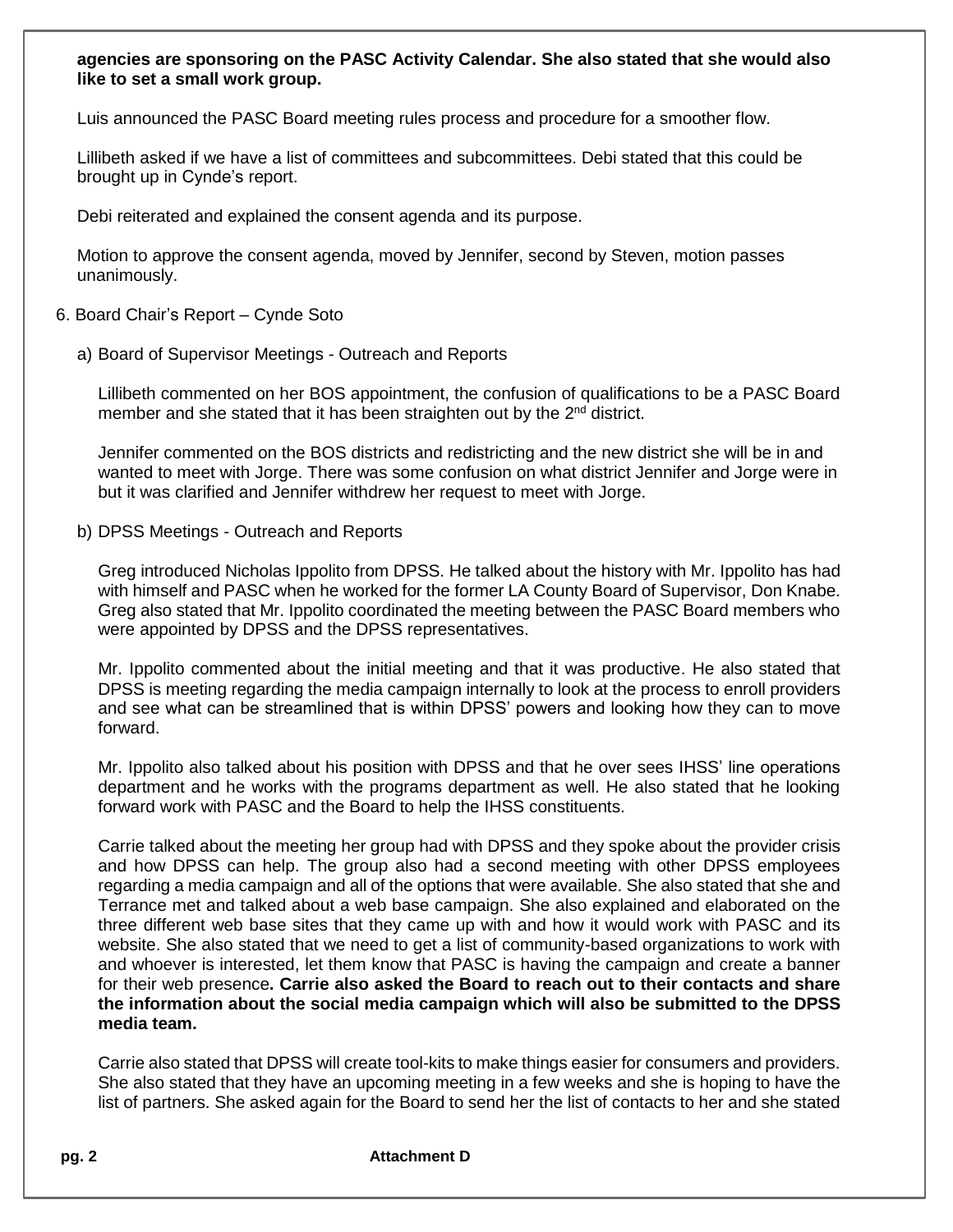that DPSS will have the materials ready in about a month. Terrance added comments and complimented on the team that was provided for by Mr. Ippolito.

c) Update on Share of Cost Pilot – Terrance Henson – *Attachment – H*

Terrance updated the Board on the SOC Pilot and he listed the people and organizations that were involved in the work-group. He stated that Attachment H is a draft and it is not to be disseminated until it is complete and final.

Terrance asked the Board for any recommendations for the flyer.

Lyn asked if there was enough information on the flyer and Terrance stated that the simplicity is more to their advantage to have a balance where the information doesn't get lost.

Lyn also asked for clarification on the flyer and Terrance explained and clarified what it meant and will make the necessary changes.

Janet also added her comment on the flyer and stated that she gave her suggestions to Kim to rearrange the content on the flyer and commented on how easy it is for people to follow now.

Jennifer asked if the flyer is not to be shared and Terrance reiterated, explained and stated that this flyer is in draft form and it is not to be shared.

**Debi asked Terrance if he can place a draft watermark on the flyer so that it will be part of PASC' record and it will reflect that it is in draft form. Terrance stated that he will update it and sent it to Debi.** 

**Janet stated that Terrance should speak to Kim Selfon from Bet Tzedek about changing the flyer. Greg added for clarification, this document will be distributed from Bet Tzedek and it is not a PASC document.**

d) Review of the 2022 PASC Board Meeting Calendar and Proposed Changes – Motion to Amend the 2022 PASC Board Meeting Dates – *Attachment – I* 

Willis Oliver brought to the PASC Board's attention to Attachment I. He explained the process that he does in order set up the PASC Board meetings and calendar for the next year. He explained the 2022 PASC Board meeting calendar and talked about the issues that we face with the new changes that the Tax and Treasurer's office has made since they are the department that controls Room 140 where the PASC Board meetings are held for in-person meetings. Due to the fact that the Tax and Treasurer's office has priority over Room 140, there are certain months in the year where we would have to move our normal meeting which is on the  $1<sup>st</sup>$  Monday of the month and move it to  $2<sup>nd</sup>$  Monday and there is one month where we cannot meet in Room 140 at all. The reasons for the changes are due to the fact that there will be election going on in Room 140. He also stated that if the Board continues to meet via Zoom per Debi, then the Board can still meet on the 1<sup>st</sup> Monday but if we are meet in person, then the Board has to decide on the calendar.

Janet made a motion:

Motion to keep the current calendar in place if we are still allowed to tele-conference during the health emergency, moved by Janet, second by Steven, motion passes unanimously.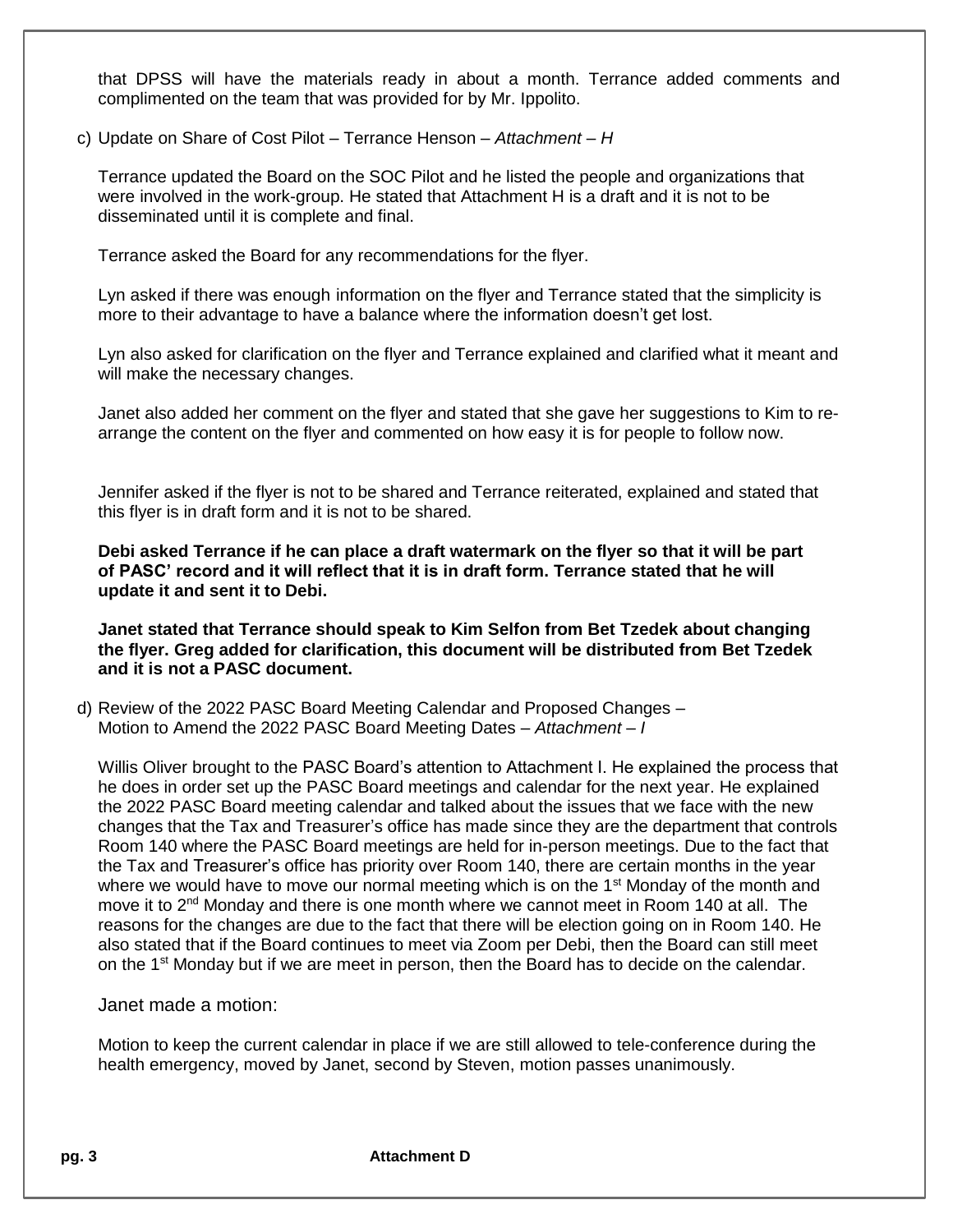Lyn asked for clarification for the in-person meeting requirements and Debi responded and stated that if the state of emergency is released, all of the Board has to meet in person unless we want

to initiate the option of having tele-conference meeting with Board members releasing their location.

Greg asked Willis if there were any public comments and Willis said none at this time.

Greg also asked Luis to state the instructions in order to give public comment and Luis went over the public comment instructions as well as Q&A. Greg also asked if there were any questions in the Q&A section and Luis stated none at this time.

#### 7. Executive Director's Report – Greg Thompson

#### a) Career Pathway Funding

Greg stated that the state is offering funding for training for IHSS providers and PASC has formed a committee and they are working to put together some training options. They have conducted surveys to providers on what kind of training would be available. CAPA is working on this at the state level but PASC is working independently to move forward and will be ready when the proposal comes out. He also stated that it might be handled like the EPG and have a certain amount of money designated for the Public Authorities to do the IHSS training and designate a certain amount to the counties.

Lyn asked for clarification if PASC will receive funding for providing training and Greg stated that we hope so. He explained that CDSS will determine who will get those training dollars and it is important for PASC to be ready.

Janet asked about the training that PASC does for the BUAP, and whether it is that eligible for the Career Pathway? Greg stated that they are working on a different program for a statewide backup program.

#### b) ADRC

Greg congratulated Lillibeth and CALIF for being an official ADRC. He talked about the meeting that happened where PASC participated.

Lillibeth stated that they intend to partner with PASC.

Board members commented and congratulated Lillibeth.

Lillibeth talked about the history of ADRC and stated that it is another way of providing health care in a more coordinated way. CALIF is a designated ADRC which covers about 40 zip codes where they can provide service. She also stated that it has an advisory Board which includes people with disabilities and organizations and she talked about the funding sources and they would like to grow it.

Greg added that last year, ADRC funded a few of PASC's Tele-forums.

c) EPG Distribution – *Attachment – J*

Greg stated that the State is going to extend funding for EPG for IHSS consumers and providers as well as the administrative funding for the PAs to provide distribution. Greg discussed Attachment J and he expounded on it.

**pg. 4 Attachment D**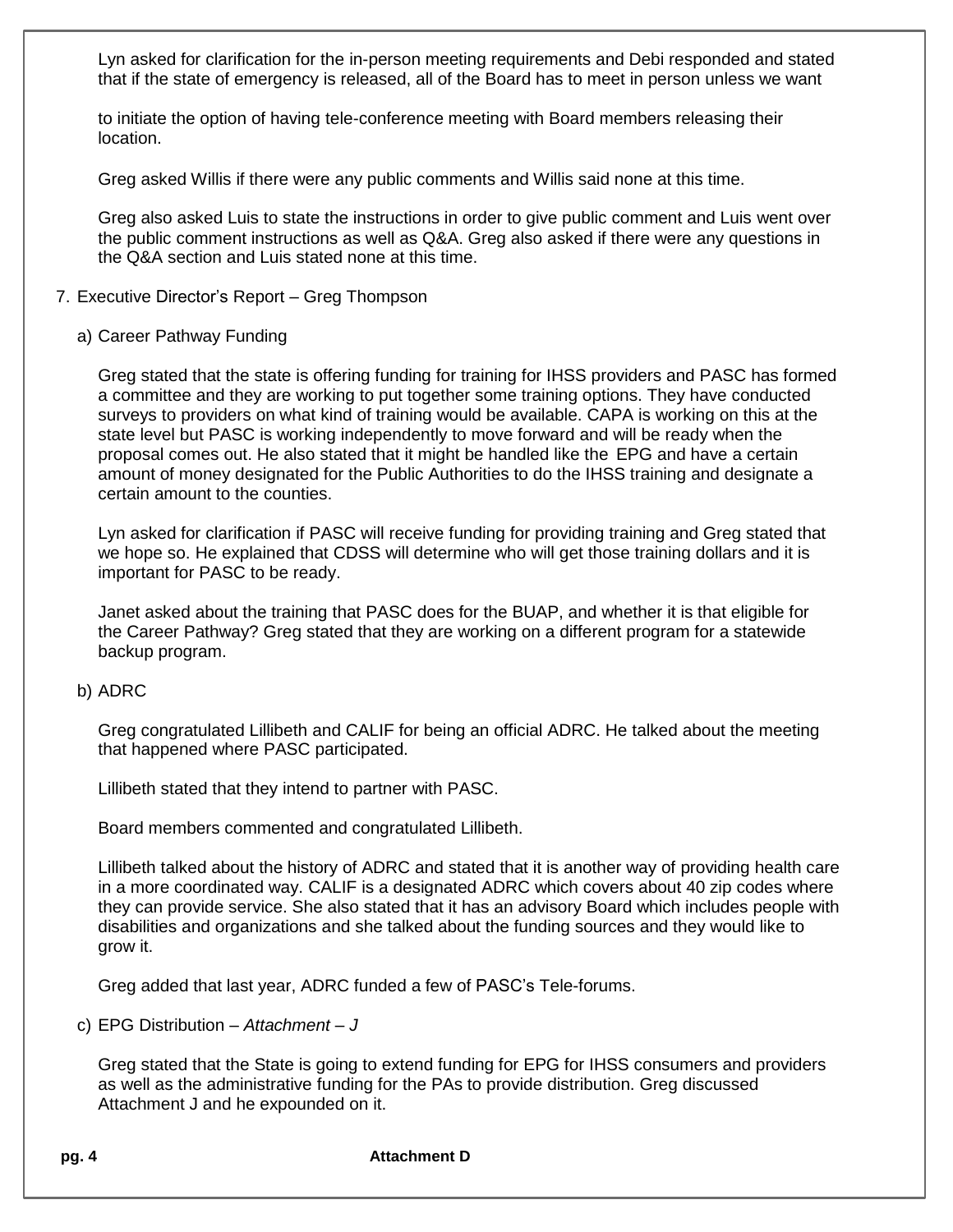### 8. PASC Operations – Luis Bravo:

Luis reported on the call center number and in the month December 2021, the call center received 15,000 calls and it went up to 19,000 calls for the month of January 2022. He explained the various reasons why the calls increased such as heroes pay, provider vaccine mandates, and he gave examples.

He also talked about the recent redirect prompts to PASC from the IHSS help-line and the effects that it has had on the registry call center. He projects that the calls will increase to about 20,000 to 25,000.

Steven asked if any of the hero pay has gone out and Luis responded and stated a notification went out and he deferred to DPSS. Steven also asked where can a provider find out their status and Luis responded and stated that the provider should contact the IHSS office and he deferred to IHSS.

Lillibeth asked about the rerouted calls and if there are any going to SEIU. Luis responded and explained the current telephone setup and he is unaware of any calls being directed to SEIU.

Janet asked how many people work in the PASC call center and Luis responded that there are 16 representatives. Luis also stated that there has been influx of calls in the health plan department and the provider services department.

Luis pointed out that if the main focus is consumers, the call center is getting calls related to items that are taking away from assisting consumers. He also reported that in one month, there was an influx of 5,000 more calls as well as being short staffed which has created an issue as to how to handle those calls.

### **Janet asked if Luis can provide the percentages of calls from consumers and providers. Luis stated that this is something he will look in to and bring it to the next meeting.**

Lyn asked if PASC is getting any additional funds or support for handling these calls and Luis deferred to Mr. Thompson. Greg stated that PASC was unaware of the change DPSS helpline prompt. He also stated that there was no communication or any additional funding but in fairness to DPSS, their call center is overwhelmed.

**Public Comment:** Dulce Garcia commented in the chat box and stated that she is hearing that hero pay is being taxed and the providers are unaware.

9. Legislative Update – Debi Hight *– Attachment K –*

Debi reported that CDSS has issued an extension for IHSS providers to receive their COVID-19 Booster which has been extended until March 1, 2022 and the IHSS consumers and providers were notified.

Debi also brought to the Board's attention to Attachment K that was included in the Board packet and she expounded on it.

Janet added and commented regarding the CICA and CFILC bill to get more state support for consumer advisory committees and governing boards and explained what CICA is and what it does.

**pg. 5 Attachment D**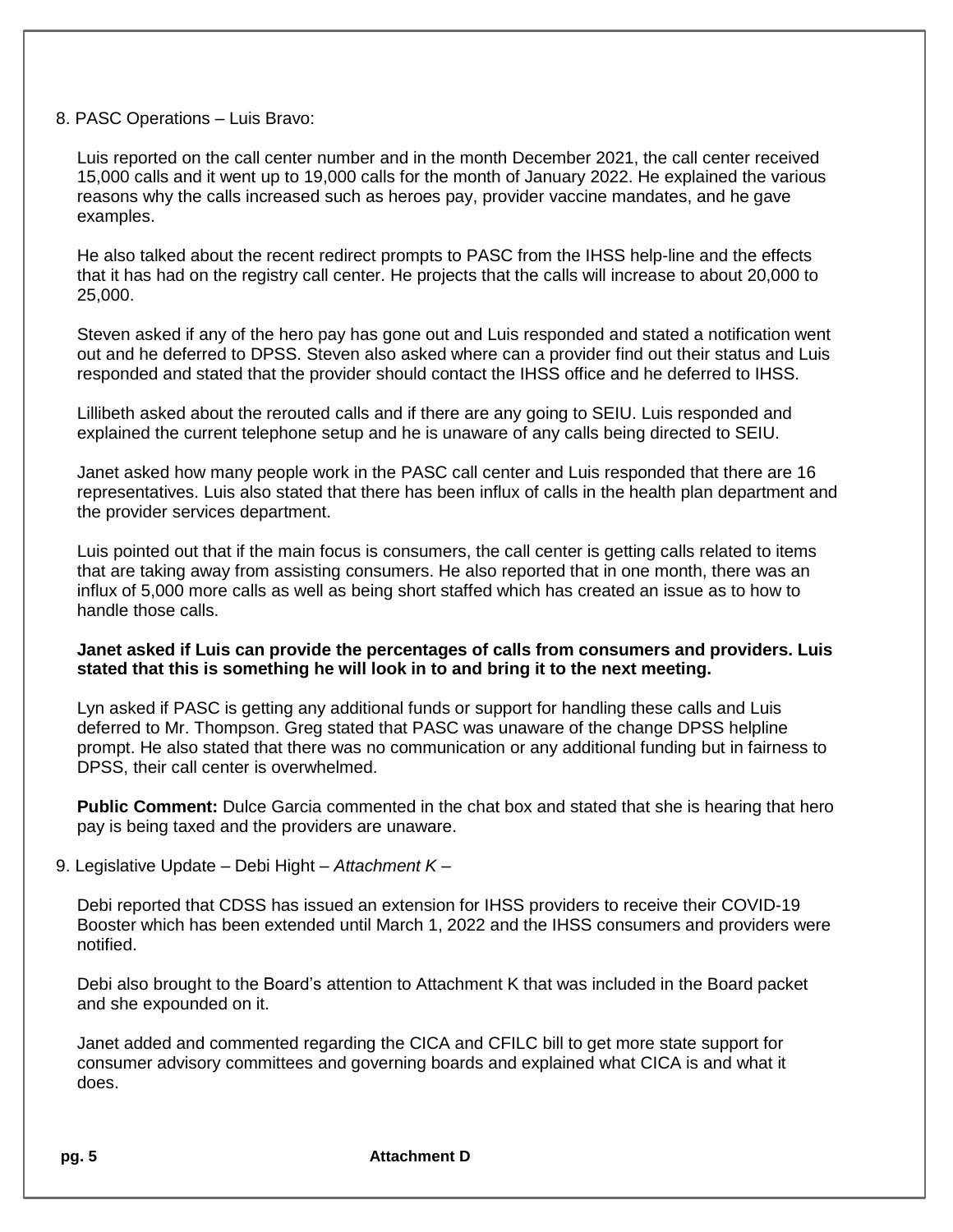Debi also talked about and explained the COVID-19 paid supplemental sick leave for employers with 25 or more employees as well as for IHSS providers which it will be retroactive from January 2022 and effective through September 30, 2022.

Jennifer asked if there are any possibilities for PASC to lobby for the proposed CICA bill. Janet responded that we could look at different assembly members or state senators and she asked Jennifer if she could set up some meetings. Lyn added and stated that she will speak to Janet about Senator Maria Elena Durazo.

Lillibeth commented and talked about the right to life bills.

## 10. Report from SEIU 2015 – Wendy Duchen/Vernita Randall

Wendy reported on the influx of calls to the SEIU MAC Center for multiple reasons that was previously mentioned by Luis. The Union also did an outreach effort to 190,000 providers reminding them about the hazard pay and explained the process on when they will receive it. She also stated that they are receiving a high number of calls from providers who are having issues with getting their timesheets signed and issues with speaking to someone from IHSS, which has created some hardships. She also reported that the union is sadden by the recent loss of one of the IHSS Union stewards, Pamela Templeton, and will inform PASC of the service.

Sarah Gonzaga from SEIU 2015 reported on the Career Pathway Program. She shared her concerns about CDSS' proposal and implementation of the program and that they submitted comments about their concerns. She would also like PASC to submit a letter of support.

Lyn commented on the Career Pathway program and Wendy asked if the PASC Board would authorize Greg to send a letter support. The union can provide a template which can be enhanced.

## **Jennifer suggested that Greg draft a letter for the Board to discuss pending approval to make sure, the language about consumers are included.**

Lillibeth shared her experience with assisting someone to become an IHSS provider and the difficulties in some areas of severely impaired consumer needs. She asked the Union how do they do the trainings, and how we can persuade more people to become providers with paramedical training.

Wendy stated that part of the union's training classes includes paramedical training.

## **Janet agreed with Jennifer's above comment and will review in the March meeting.**

Jennifer brought up a timeline for the suggested letter and Cynde stated that she doesn't think they are ready to assign anything at this point. Greg stated that he likes the approach that Jennifer and Janet suggested and he can share with the Board one of the draft letters from SEIU's career academy. He thinks it is appropriate that PASC responds and they are having discussions with CAPA.

**Steven asked is there any way of examining the instances of consumers being given multiple provider lists from the registry and its outcome. Greg responded and stated that PASC just completed a survey that he can share next month's meeting where several questions were asked related to Steven's specific topic and they are attempting to track the effectiveness of the lists.**

Greg also added that one of the main functions is to hear from the public. PASC sends out eblasts and social media and he encouraged all of the Board members to invite the public to the PASC Board meetings

**pg. 6 Attachment D**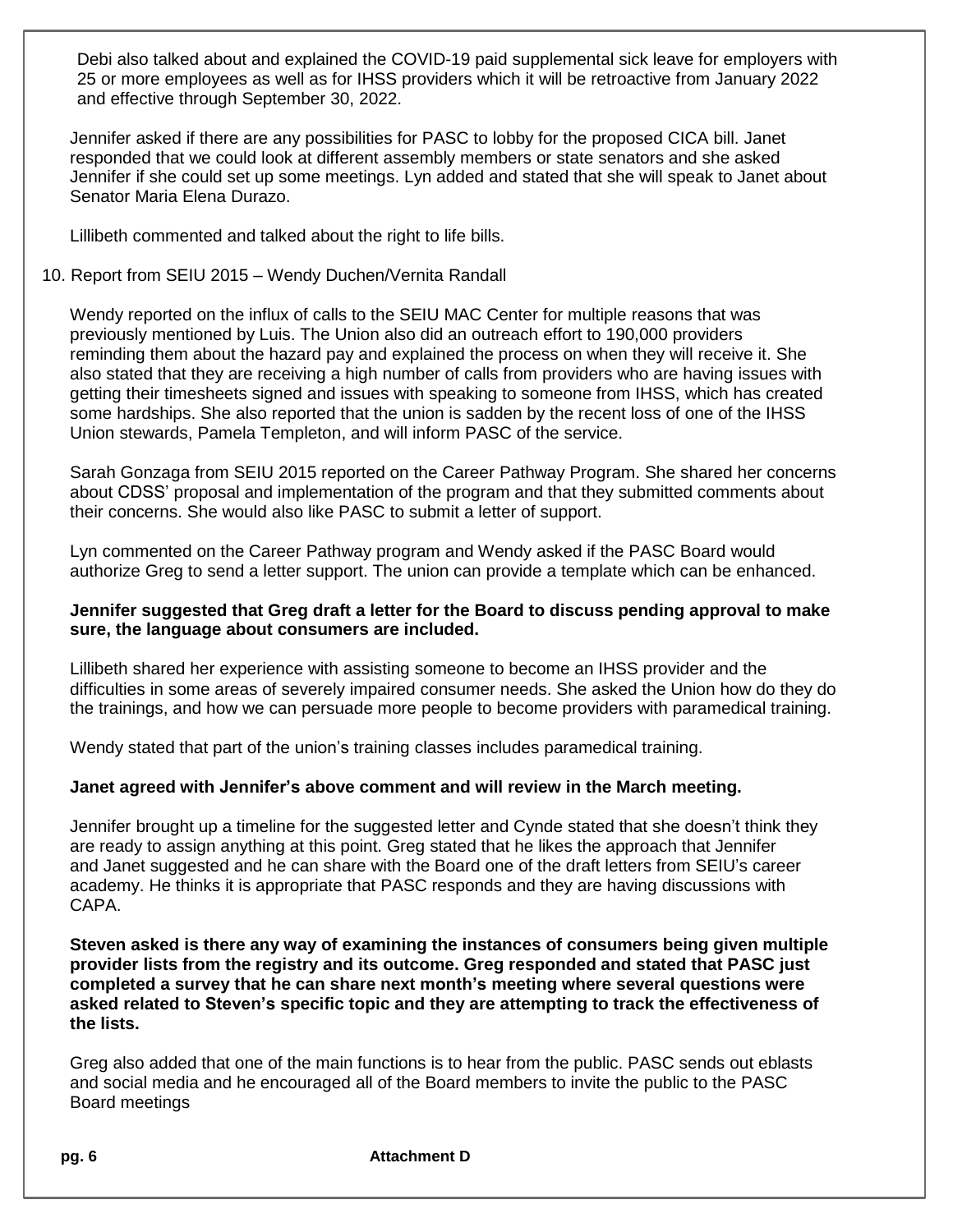**Terrance commented and stated that they are working with the provider crisis with DPSS and had identified the union is going to be an integral part in that outreach strategy. He asked Carrie if it is possible to invite SEIU to the DPSS meetings moving forward. Carrie stated that they would be an excellent partner but not sure at this point. Carrie is inquiring in the 2-week timeframe, if they can meet with SEIU and see if they can work together on this project. Wendy agreed and Greg will share her contact information.**

11. DPSS: Ying Chan reported:

| <b>TOPIC</b>              | <b>UPDATE</b>                                                                                                                                                                                                                                                                                                                                                                                                                                                                                                                                                                     |
|---------------------------|-----------------------------------------------------------------------------------------------------------------------------------------------------------------------------------------------------------------------------------------------------------------------------------------------------------------------------------------------------------------------------------------------------------------------------------------------------------------------------------------------------------------------------------------------------------------------------------|
| <b>IHSS Helpline Data</b> | For the month of December 2021, the IHSS Helpline:                                                                                                                                                                                                                                                                                                                                                                                                                                                                                                                                |
|                           | Number of calls received: 114,457                                                                                                                                                                                                                                                                                                                                                                                                                                                                                                                                                 |
|                           | Average Wait Time 3:30 minutes,                                                                                                                                                                                                                                                                                                                                                                                                                                                                                                                                                   |
|                           | General inquiries/calls:                                                                                                                                                                                                                                                                                                                                                                                                                                                                                                                                                          |
|                           | o Case updates/changes.                                                                                                                                                                                                                                                                                                                                                                                                                                                                                                                                                           |
|                           | Assessment/Reassessment<br>$\circ$                                                                                                                                                                                                                                                                                                                                                                                                                                                                                                                                                |
|                           | Payment/Timesheet<br>$\circ$                                                                                                                                                                                                                                                                                                                                                                                                                                                                                                                                                      |
|                           | <b>Provider Enrollment</b><br>$\circ$                                                                                                                                                                                                                                                                                                                                                                                                                                                                                                                                             |
|                           | Forms-Recipient<br>$\circ$                                                                                                                                                                                                                                                                                                                                                                                                                                                                                                                                                        |
| <b>IHSS Stats</b>         | IHSS Caseload as of January 2022:                                                                                                                                                                                                                                                                                                                                                                                                                                                                                                                                                 |
|                           |                                                                                                                                                                                                                                                                                                                                                                                                                                                                                                                                                                                   |
|                           | Recipient: 241,375                                                                                                                                                                                                                                                                                                                                                                                                                                                                                                                                                                |
|                           | Provider: 195,840                                                                                                                                                                                                                                                                                                                                                                                                                                                                                                                                                                 |
|                           |                                                                                                                                                                                                                                                                                                                                                                                                                                                                                                                                                                                   |
| <b>Outreach Efforts</b>   | <b>COVID-19 Vaccine Booster Requirement</b>                                                                                                                                                                                                                                                                                                                                                                                                                                                                                                                                       |
|                           |                                                                                                                                                                                                                                                                                                                                                                                                                                                                                                                                                                                   |
|                           | On 12/22/21, due to the emergence of the Omicron variant, DPH<br>issued an Amendment to the 9/28/21 Public Health Order.<br><b>The</b><br>Amendment requires certain IHSS providers to receive a booster dose<br>of the COVID-19 vaccine after receiving all recommended doses.<br>Providers who are eligible for the booster dose must comply by 3/1/22.<br>Those not yet eligible for a booster dose must comply within 15 days<br>after the recommended time frame for the booster.                                                                                            |
|                           | Our webpage for Provider and Recipients has been updated to<br>include the details of the booster requirement.                                                                                                                                                                                                                                                                                                                                                                                                                                                                    |
| <b>Care Payment</b>       | As of January 21, 2022, the California Department of Social Services<br>(CDSS) issued a one-time \$500 Care Economy Payment through the<br>IHSS Case Management Information and Payrolling System II, to<br>qualified IHSS and Waiver Personal Care Services providers. Providers<br>were considered qualified for this payment if he/she provided services<br>for an IHSS or WPCS recipient for a minimum of two months during the<br>period from March 1, 2020 to March 31, 2021. The CDSS sent a notice<br>to inform the qualified providers of the payment last month/January |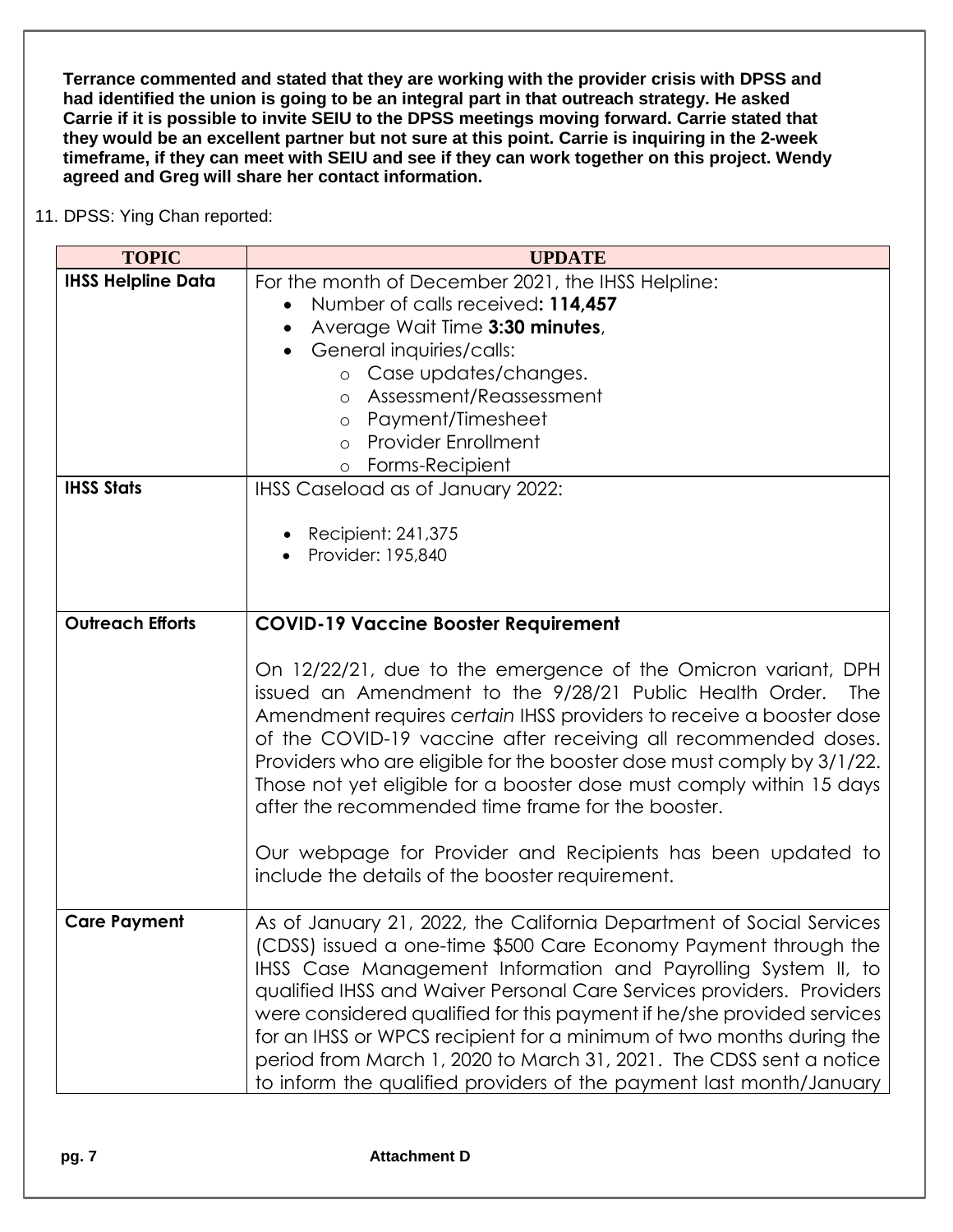|                                  | 2022. Our IHSS Helpline staff have been instructed to assist providers<br>who may have questions regarding this payment.                                                                                                                                                                                                                                                                                                                                                                                                                                                            |
|----------------------------------|-------------------------------------------------------------------------------------------------------------------------------------------------------------------------------------------------------------------------------------------------------------------------------------------------------------------------------------------------------------------------------------------------------------------------------------------------------------------------------------------------------------------------------------------------------------------------------------|
| In-Person<br><b>Verification</b> | As you know, the temporary waiver period allowing providers to mail<br>in their provider enrollment documents has expired. Effective<br>February 1, 2022, when a prospective provider submits their IHSS<br>Program Provider Enrollment Form (SOC 426), the prospective<br>provider will be required to present their original identification (ID)<br>and Social Security Card (SSC) in person.<br>All providers who previously submitted photocopies of their ID and<br>SSC during the waiver period will not be required to present original<br>documentation to the IHSS office. |
| <b>IHSS</b>                      | As previously reported, our department effectively reopened on<br>October 1, 2021. We continue to offer the provider<br>enrollment/orientation online, until further notice.<br>Recipients and providers can continue to contact the IHSS Helpline for<br>assistance. The IHSS Helpline hours are Monday thru Friday from 8am<br>$-5$ pm, 1-888-822-9622.                                                                                                                                                                                                                           |

Steven share an experience he is dealing with in regards to his provider's hero's pay and asked if his provider should call the helpline. Ying stated yes, the helpline representatives have been instructed to assist with these types of calls and she explained the process.

Lillibeth asked how far back can a provider be paid in arrears and how soon can the providers get paid. Ying stated that the provider needs to call the helpline and she explained the process.

Janet asked about the previous topic Luis brought up regarding the influx of calls the PASC call center has been receiving from the IHSS helpline. Ying stated that her and Luis and Greg have been in contact with each other and DPSS has realized that there is an issue and she explained her experience when she dialed the helpline. She also stated that they are working internally to resolve the issue.

Richard asked if the hero pay is coming from the stimulus package or something different. Ying stated that she believes it is a part of it. Richard stated, if the stimulus checks were not taxed and the hero pay is part is it, why are the providers being taxed. Ying stated that she does not have the answer and that this is from the state.

Ying also responded to a public comment regarding the providers not being informed about the hero pay and it being taxed and she stated that on January 20, 2022, a notice was sent out to providers who were qualify for the hero pay and the payment was released on January 26, 2022. She also stated that on that notice, it was clearly stated that the one time care economic payment is reportable as income and subject to income and payroll tax deductions based on your provider's tax status on file. She also repeated the IHSS helpline number 1-888-822-9622.

Janet asked Ying about the IHSS helpline wait time and would like the wait time numbers. Ying stated that she would say that it is a nonstop effort to try to achieve the best services and the helpline is doing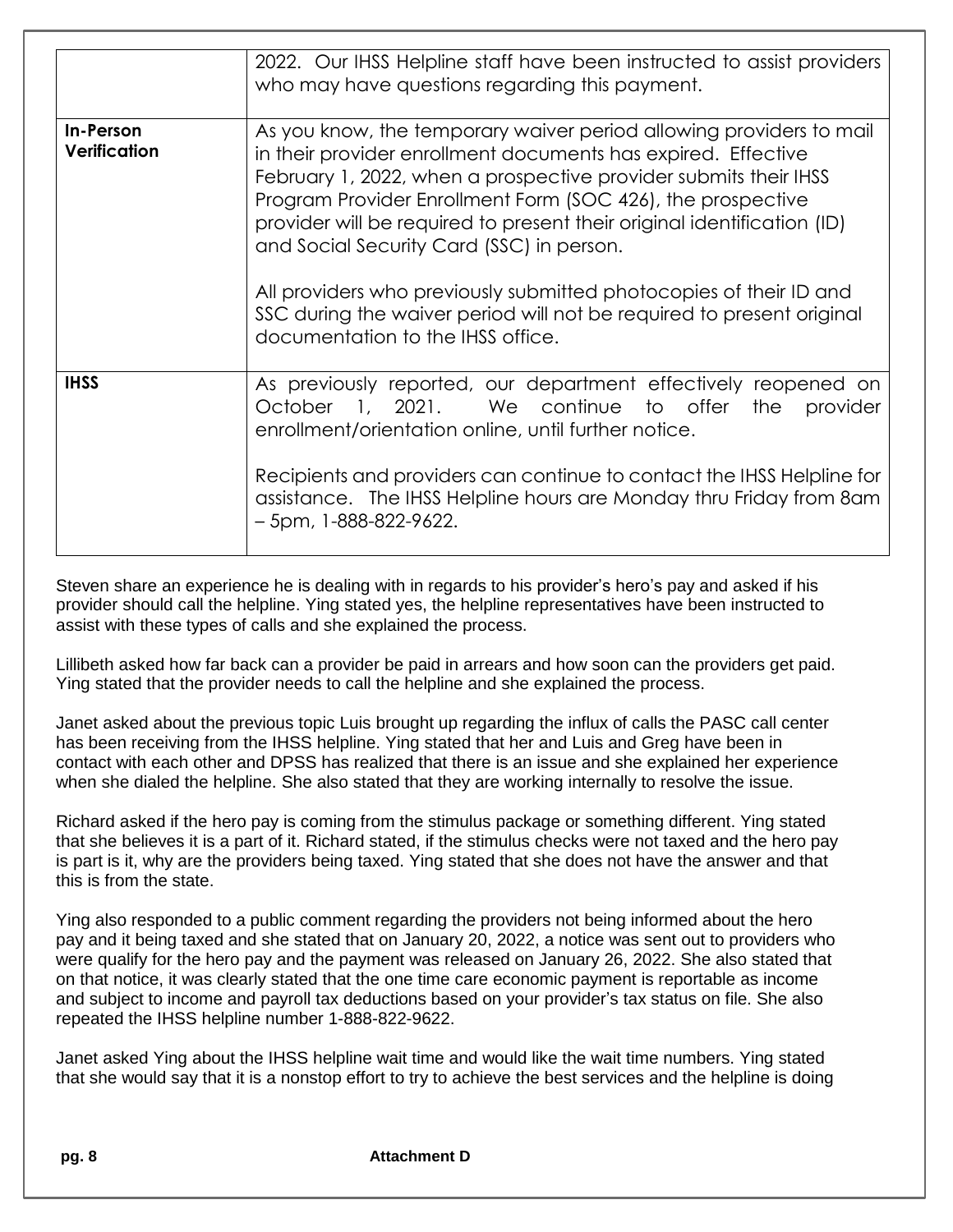the best job they can to further improve and she will bring this back to remind the helpline that they need to continue to put effort in this area to improve.

**Janet also asked if DPSS can identify out of the 114,457 calls the helpline received, which of them were providers and consumers as well as wait times for each. Ying stated that she will reach out to the helpline department and see if she can request that.**

- 12. Unfinished/Old Business None
- 13. New Business Future Agenda Items:

**Career Pathway letter.**

**Activity Calendar changes – Janet stated that she would like to talk about it with a small group and bring it back to the Board meeting and Cynde agreed.**

**Lillibeth asked for an update on the committees and subcommittees and a to-do list and Greg stated that we can provide a list of the committees at the next Board meeting.**

**Lyn asked if the Board can authorize Greg to send out anything in support of SEIU and the workforce training and do it without waiting for the next board meeting and poll the executive board members. Debi stated that the item was not properly agendized and fell under the general SEIU report and there isn't enough detail to direct Greg. It is recommended to do it as a draft letter for the next meeting so that everyone has an opportunity to see what the position is clearly going to be. Lyn shared her concerns regarding the timeframe and Greg stated that through CAPA, the work group and what PASC is doing, they are in communication and attending the stakeholder's meetings. He stated that it would be helpful if the Board members can submit their comments in the next 2-3 weeks.**

- 14. Closed Session None.
- 15. Mission Moments Janet reminded the Board about the CICA meetings. She also reminded them that they are on the CICA email list and encourages the Board to read the emails.
- 16. Adjournment Cynde Soto adjourned the meeting at 3:39pm.

Janet made a motion to adjourned, Lillibeth and Steven seconded.

Approved by: Date:

**Action Items:**

• **Janet referred to the PASC Activity Calendar and stated that she would like the PASC Board to get more information. She would like to see what meetings PASC is sponsoring and other agencies are sponsoring on the PASC Activity Calendar. She also stated that she would also like to set a small work group.**

**pg. 9 Attachment D**